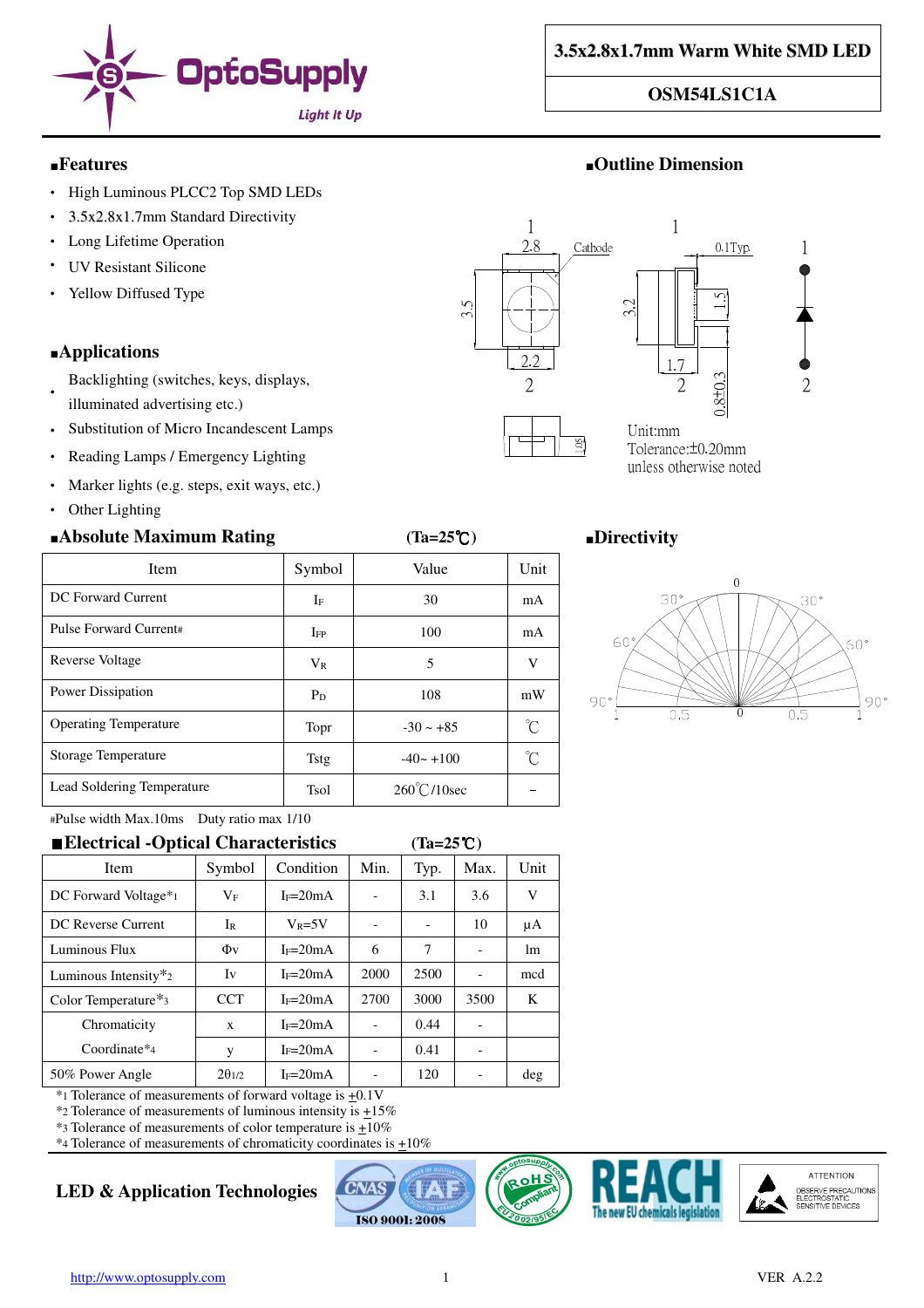

#### ■ **Soldering Conditions**

|                      | <b>Reflow Soldering</b>      |                | <b>Hand Soldering</b>                                  |  |  |
|----------------------|------------------------------|----------------|--------------------------------------------------------|--|--|
| Pre-Heat             | $180 - 200$ °C               |                |                                                        |  |  |
| <b>Pre-Heat Time</b> | 120 sec. Max.                |                | $350^{\circ}$ C Max.<br>3 sec. Max.<br>(one time only) |  |  |
| Peak temperature     | $260^{\circ}$ C Max.         | Temperature    |                                                        |  |  |
| Dipping Time         | 10 sec. Max.                 | Soldering time |                                                        |  |  |
| Condition            | Refer to Temperature-profile |                |                                                        |  |  |

## **• Reflow Soldering Condition(Lead-free Solder)**



\*Recommended soldering conditions vary according to the type of LED

\*Although the recommended soldering conditions are specified in the above table, reflow, or hand soldering at the lowest possible temperature is desirable for the LEDs.

\*A rapid-rate process is not recommended for cooling the LEDs down from the peak temperature.

•All SMD LED products are pb-free soldering available.

• Occasionally there is a brightness decrease caused by the influence of heat or ambient atmosphere during air reflow. It is recommended that the User use the nitrogen reflow method.

• Repairing should not be done after the LEDs have been soldered. When repairing is unavoidable a double-head soldering iron should be used. It should be confirmed beforehand whether the characteristics of the LEDs will or will not be damaged by repairing.

- Reflow soldering should not be done more than two times.
- When soldering, do not put stress on the LEDs during heating.
- After soldering, do not warp the circuit board.



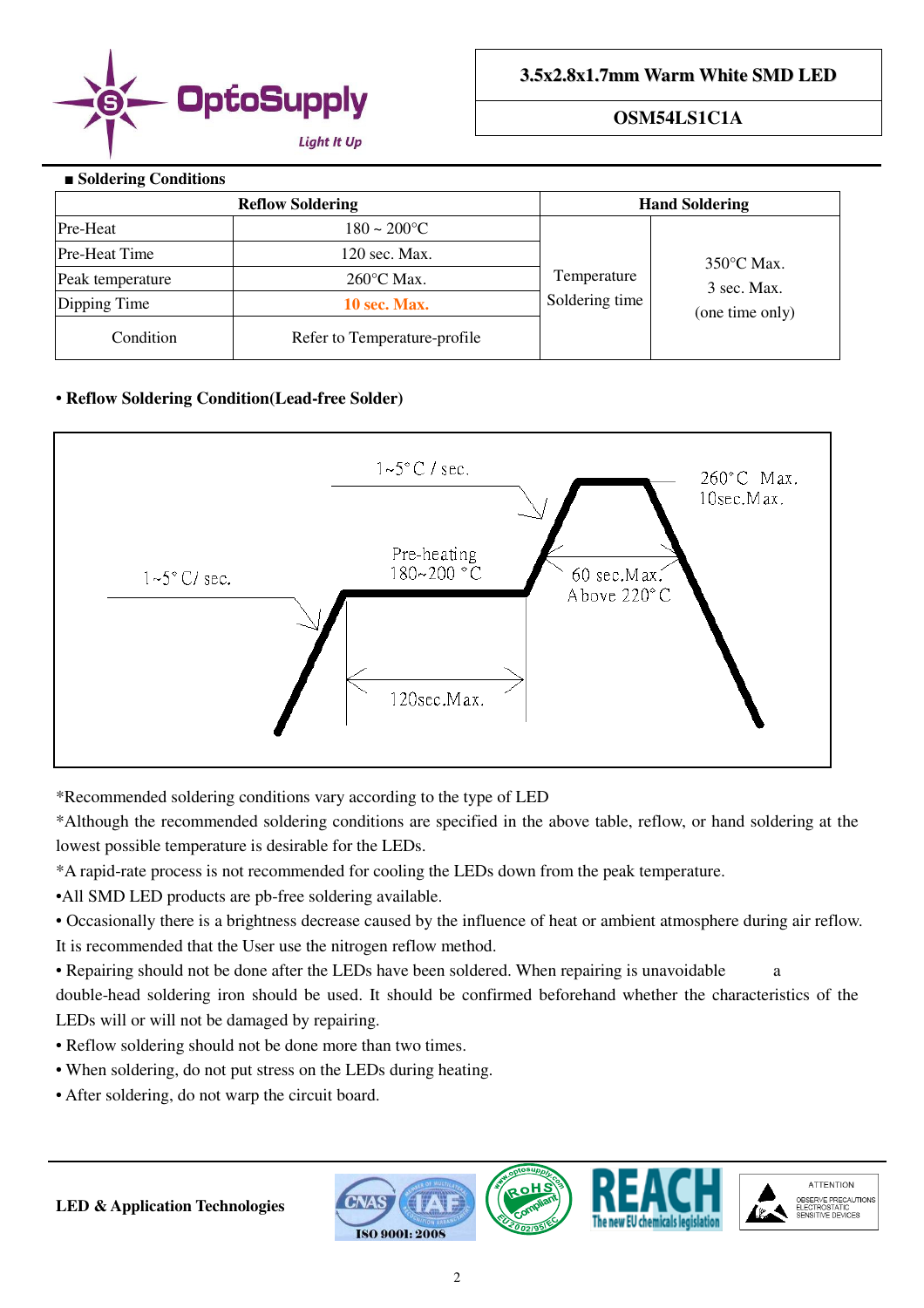

# PACKING DIMENTIONS





Notes:

1. Unit: mm

2. 2000pcs/Reel